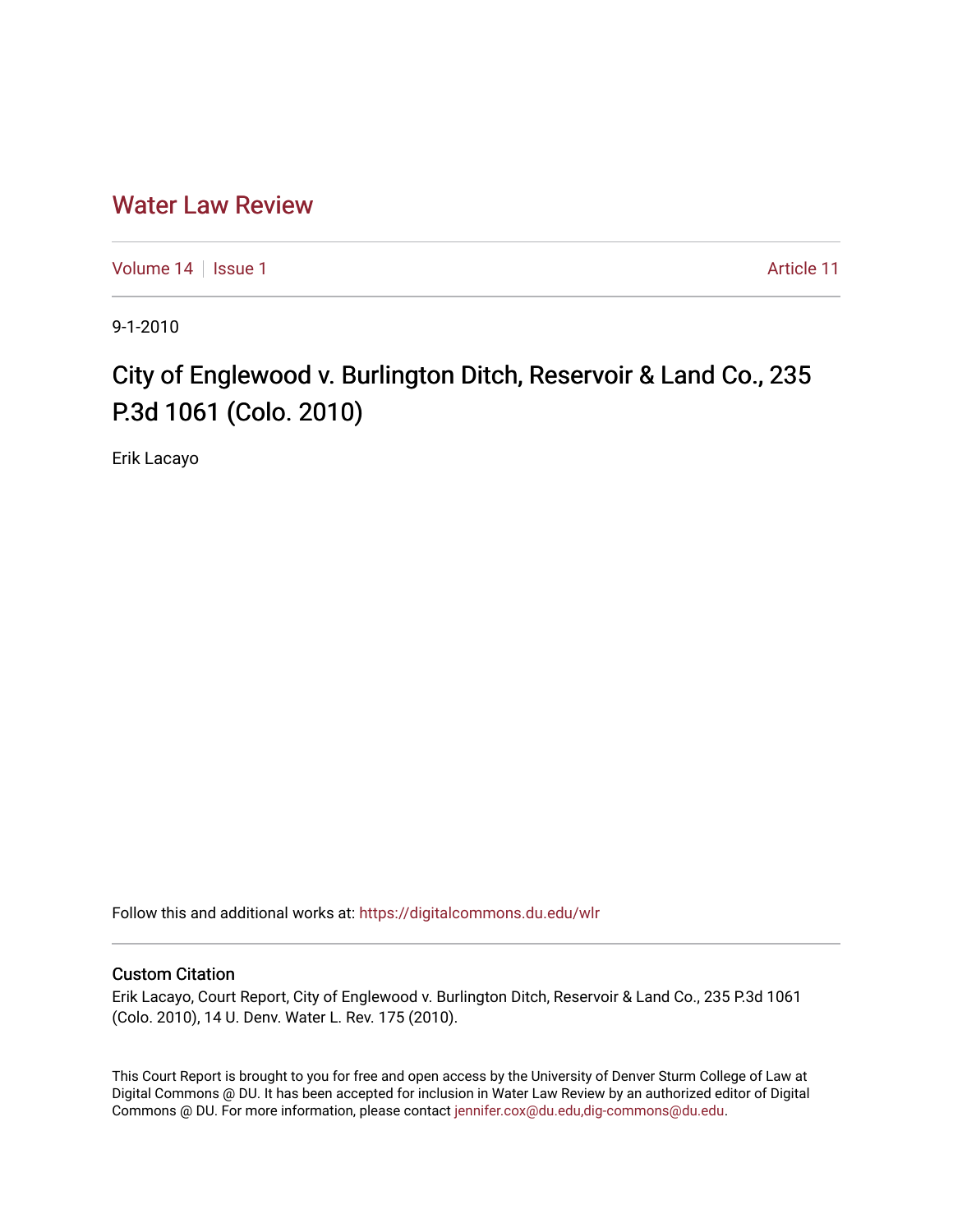Thus, the court held that the groundwater allocations in the Tracy Segment Hydrographic Basin might adversely affect the Tribe's decreed water rights under the Orr Ditch Decree. It also held that the district court has subject matter jurisdiction over the Tribe's appeal from the Engineer's **5747** Ruling insofar as the allocation of groundwater rights is alleged to adversely affect the Tribe's decreed water rights. Accordingly, the court reversed and remanded.

*Caroline Powers*

## **STATE COURTS**

### **COLORADO**

**City of Englewood v. Burlington Ditch, Reservoir & Land Co., 235 P.3d 1061** (Colo. 2010) (holding that-an agreement between the City of Denver and companies owning senior water rights was a valid nocall agreement that did not unlawfully change or expand Denver's water rights and that the City of Englewood was not entitled to a presumption of injury as a junior water right holder).

In **1999,** the City of Denver entered an agreement with several companies holding senior water and storage rights diverted at the Burlington headgate of the South Platte River. The water and storage rights in the agreement were held **by** Farmers Reservoir and Irrigation Company ("FRICO"), Burlington Ditch, Reservoir and Land Company, and Henrylyn Irrigation District (collectively "the Companies"). The Companies held the senior storage rights for filling the Barr and Oasis Reservoirs ("Oasis storage right") to **11,081** acre feet at a rate of **350** cubic feet per second ("cfs"). FRICO possessed additional storage rights to **fill** Milton Lake and Barr Lake after using its Oasis storage right. The City of Denver held water rights upstream of the Burlington headgate that are junior to the Companies' Oasis storage right. Companies agreed that the Companies would not place a call under the Oasis storage right but could place calls under their Barr Lake or Milton Lake storage rights until the Oasis storage right achieved Paper Fill. (Paper filling is when the carry-over storage and storable inflow equals the decreed storage amount.) In return, Denver agreed not to reduce the amount of water divertable for the Oasis storage right below **150** cfs.

The City of Englewood challenged the agreement in 2002. Englewood held water rights on the South Platte River junior to the rights held **by** the Companies and Denver. Englewood argued that the agreement was an invalid subordination agreement that improperly expanded Denver's water rights and violated the one-fill rule. (The one-fill rule refers to the Colorado's law allowing use of